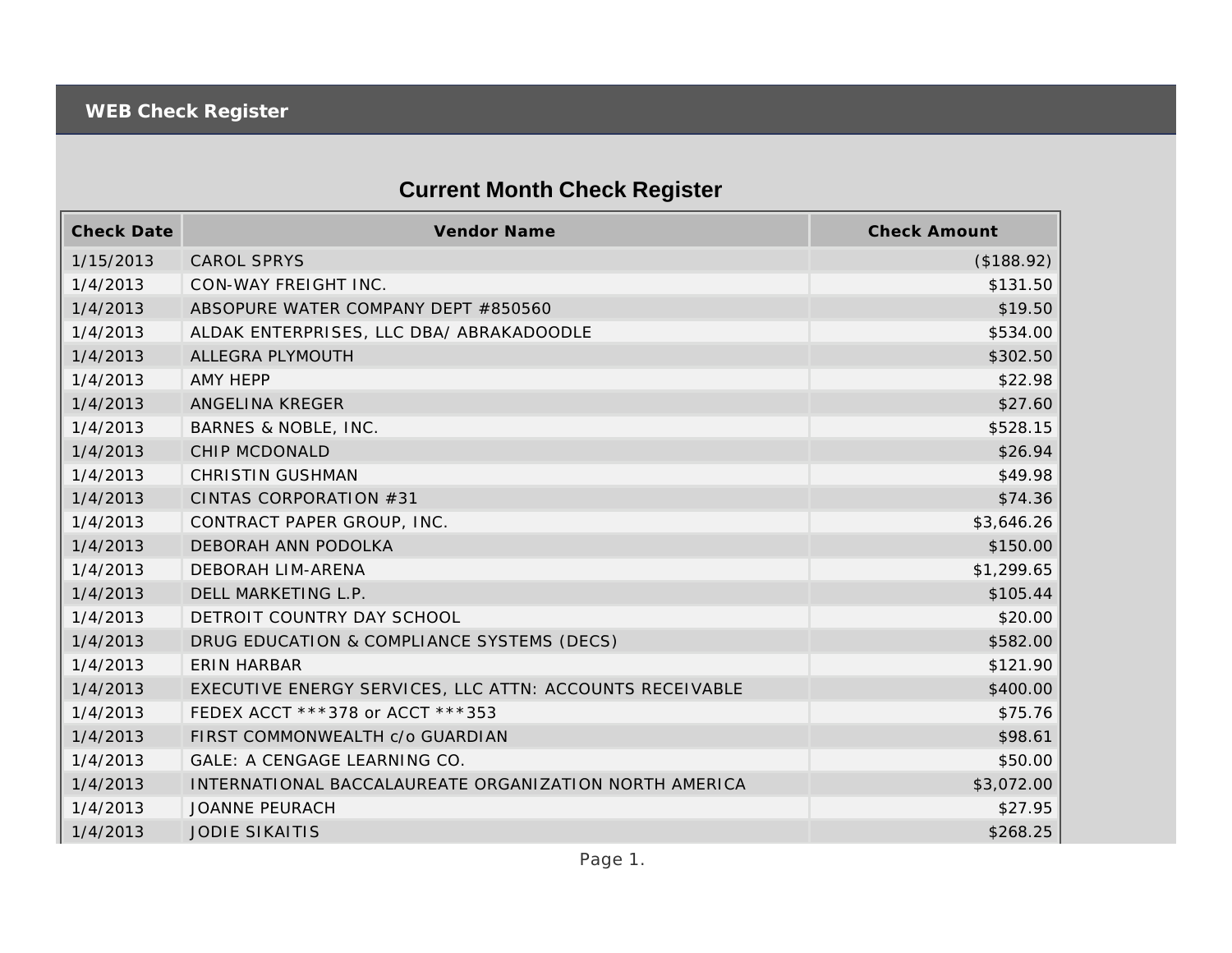| <b>Check Date</b> | <b>Vendor Name</b>                          | <b>Check Amount</b> |
|-------------------|---------------------------------------------|---------------------|
| 1/4/2013          | <b>JOHN BRICKEY</b>                         | \$73.82             |
| 1/4/2013          | <b>JOHN WYLIE</b>                           | \$35.00             |
| 1/4/2013          | JONATHAN HULTING-COHEN                      | \$60.00             |
| 1/4/2013          | KEVIN RANDALL O'KEEFE                       | \$250.00            |
| 1/4/2013          | KIM T. CLARK                                | \$912.45            |
| 1/4/2013          | <b>KRISTIN FRANCHI</b>                      | \$130.00            |
| 1/4/2013          | <b>LISA FENCHEL</b>                         | \$137.97            |
| 1/4/2013          | MARGARET GONZALEZ-SHEERAN                   | \$201.41            |
| 1/4/2013          | MATHESON TRI-GAS, INC.                      | \$384.25            |
| 1/4/2013          | <b>MATTHEW LANDRY</b>                       | \$625.00            |
| 1/4/2013          | MELISSA CARRUTH                             | \$147.59            |
| 1/4/2013          | <b>MELISSA HENDERSON</b>                    | \$74.21             |
| 1/4/2013          | NATIONAL GEOGRAPHIC KIDS                    | \$119.70            |
| 1/4/2013          | NATIONAL WILDLIFE FEDERATION                | \$93.75             |
| 1/4/2013          | OAKLAND COUNTY TREASURER                    | \$38,356.95         |
| 1/4/2013          | PCMI PROFESSIONAL CONTRACT MANAGEMENT, INC. | \$16,924.84         |
| 1/4/2013          | PETE KUNST                                  | \$35.00             |
| 1/4/2013          | PHILLIP SCAVO                               | \$123.21            |
| 1/4/2013          | PROVIDENCE OCCUPATIONAL HEALTH PARTNERS     | \$55.00             |
| 1/4/2013          | RELIABLE DELIVERY LOGISTICS, INC.           | \$1,316.25          |
| 1/4/2013          | RENEE P. LUBAWAY DIGITAL INK LLC            | \$171.00            |
| 1/4/2013          | ROBERT L. LUTHER                            | \$180.00            |
| 1/4/2013          | ROVIN CERAMICS                              | \$255.00            |
| 1/4/2013          | SAFEWAY SHREDDING LLC                       | \$100.00            |
| 1/4/2013          | SBSI SOFTWARE INC.                          | \$1,977.80          |
| 1/4/2013          | STEPHANIE HATLEY                            | \$12.00             |
| 1/4/2013          | SUPERIOR-SHOWBOARD CO.                      | \$541.75            |
| 1/4/2013          | <b>TODD RICHARD BIRON</b>                   | \$35.00             |
| 1/4/2013          | TOM GUILMETTE                               | \$35.00             |
| 1/4/2013          | TRANSPORTATION ACCESSORIES CO.              | \$398.00            |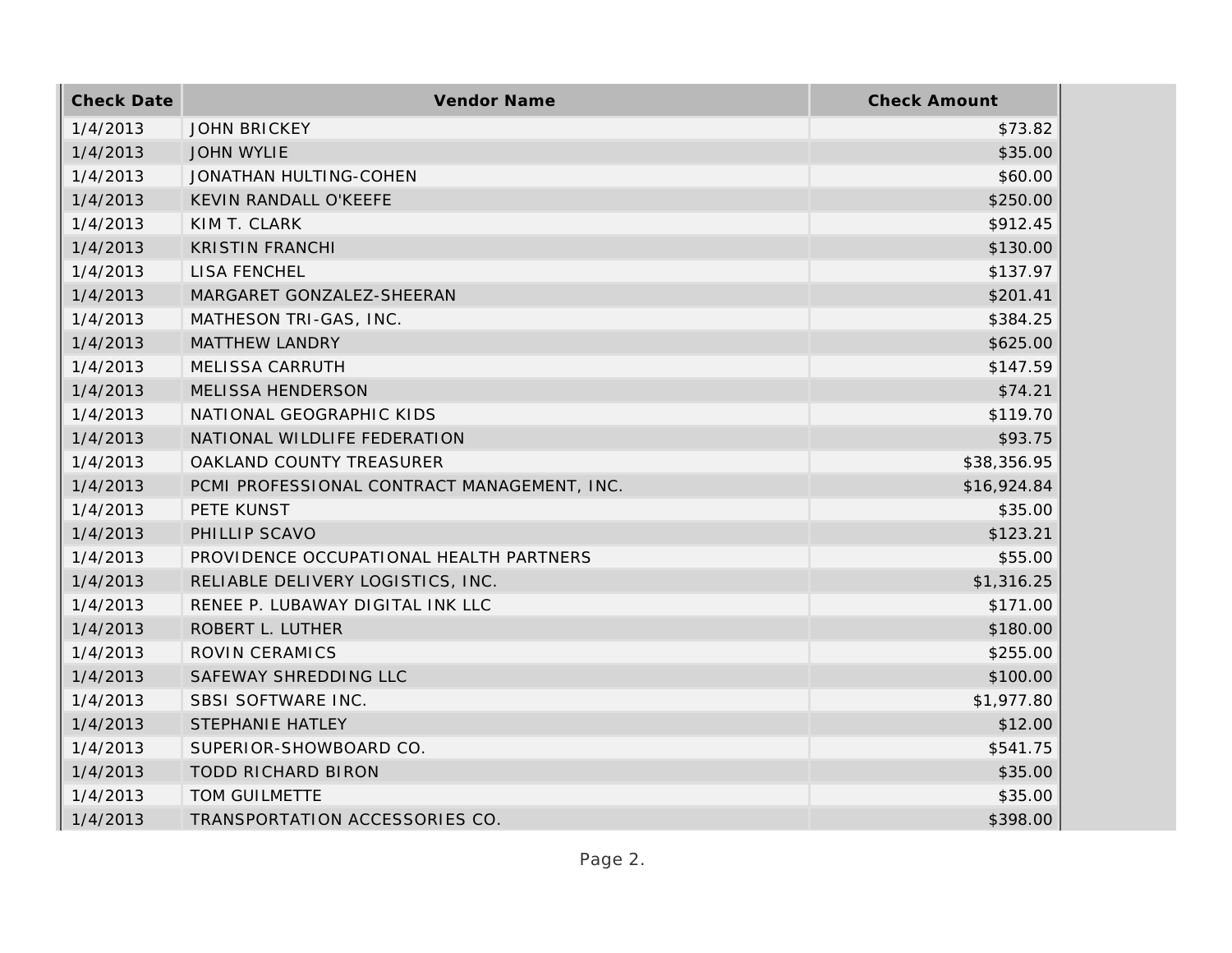| <b>Check Date</b> | Vendor Name                                   | <b>Check Amount</b> |
|-------------------|-----------------------------------------------|---------------------|
| 1/4/2013          | WAGEWORKS, INC                                | \$753.96            |
| 1/4/2013          | <b>WENDY WEINHARDT</b>                        | \$47.71             |
| 1/10/2013         | A PARTS WAREHOUSE                             | \$660.00            |
| 1/10/2013         | ACE TRANSPORTATION INC.                       | \$2,828.00          |
| 1/10/2013         | AGILE SPORTS TECHNOLOGIES DBA: HUDL           | \$400.00            |
| 1/10/2013         | ANDREA ALSPAUGH                               | \$37.93             |
| 1/10/2013         | <b>ASHLEY KARINEN</b>                         | \$103.16            |
| 1/10/2013         | AT&T                                          | \$2,638.29          |
| 1/10/2013         | AT&T                                          | \$62.60             |
| 1/10/2013         | <b>AT&amp;T LONG DISTANCE</b>                 | \$346.30            |
| 1/10/2013         | ATHLETIC REIMBURSEMENTS/REFUNDS               | \$210.00            |
| 1/10/2013         | <b>AUDRY MOISEEFF</b>                         | \$72.86             |
| 1/10/2013         | <b>CAROL CHAPUT</b>                           | \$57.71             |
| 1/10/2013         | <b>CHIP MCDONALD</b>                          | \$166.03            |
| 1/10/2013         | COLFLESH & ASSOCIATES LLC NANCY ANNE COLFLESH | \$2,310.41          |
| 1/10/2013         | COLLEGE FOR CREATIVE STUDIES                  | \$250.00            |
| 1/10/2013         | DANIELLE BIRDYSHAW                            | \$181.50            |
| 1/10/2013         | DARLENE GRABOWSKI                             | \$250.28            |
| 1/10/2013         | <b>DIANA STOTLER</b>                          | \$168.22            |
| 1/10/2013         | DINSER'S FLOWERS & GREENHOUSES                | \$518.86            |
| 1/10/2013         | ELIZABETH LIETZ                               | \$46.34             |
| 1/10/2013         | F.A.R. MANAGEMENT INCORPORATED                | \$440.00            |
| 1/10/2013         | FOLLETT SOFTWARE COMPANY                      | \$76.75             |
| 1/10/2013         | FORESIGHT GROUP, INC.                         | \$12,257.62         |
| 1/10/2013         | <b>GCA SERVICES GROUP</b>                     | \$0.00              |
| 1/10/2013         | <b>GCA SERVICES GROUP</b>                     | \$8,691.29          |
| 1/10/2013         | <b>HAIYAN TANG</b>                            | \$303.04            |
| 1/10/2013         | <b>HEINEMANN</b>                              | \$47.00             |
| 1/10/2013         | <b>JOHN OSBORNE</b>                           | \$26.99             |
| 1/10/2013         | JOSTENS, INC.                                 | \$4,132.77          |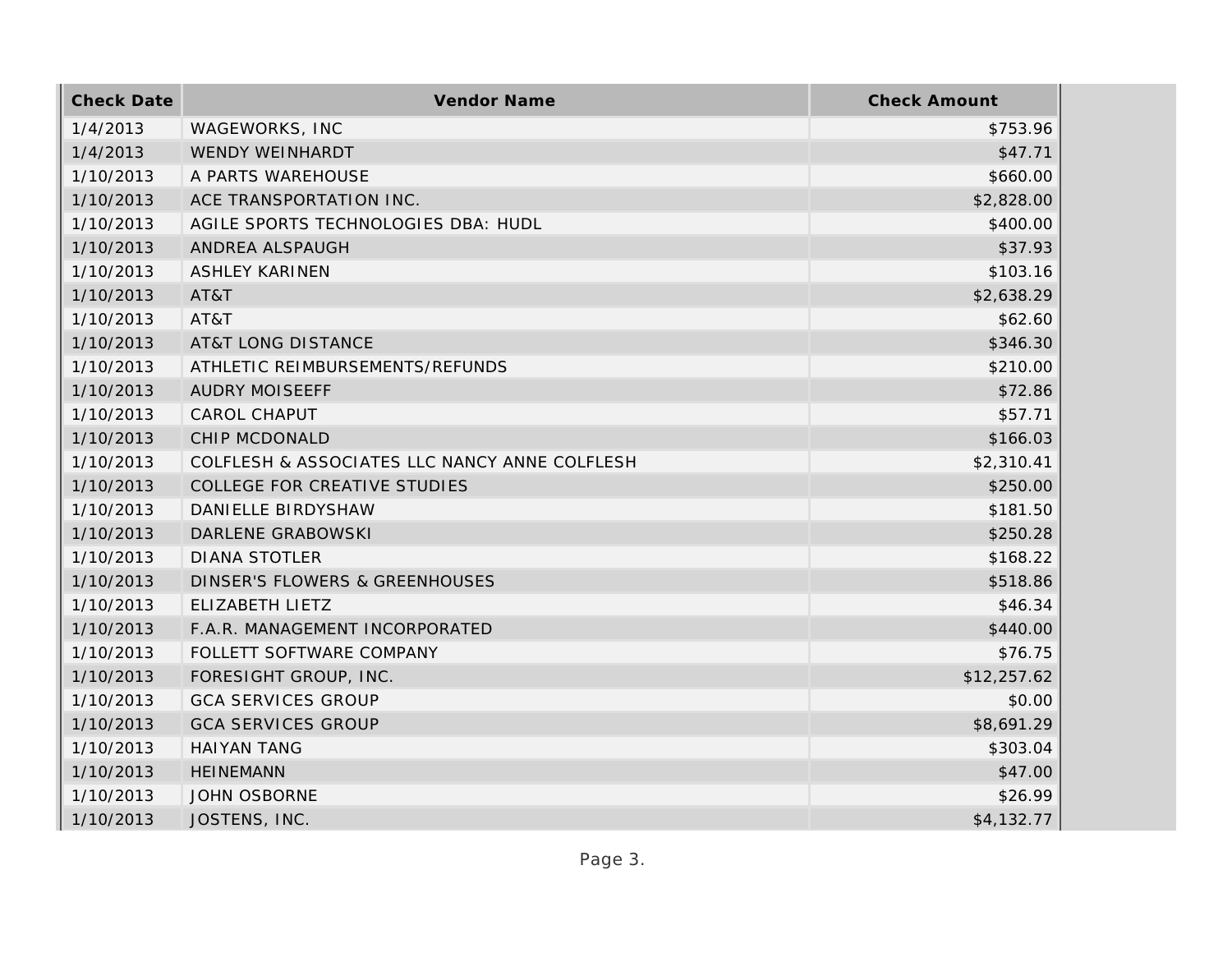| <b>Check Date</b> | Vendor Name                                         | <b>Check Amount</b> |
|-------------------|-----------------------------------------------------|---------------------|
| 1/10/2013         | <b>JS FRY CONSULTING</b>                            | \$4,264.96          |
| 1/10/2013         | <b>JUDY SAUER</b>                                   | \$72.90             |
| 1/10/2013         | K-L-A LABORATORIES                                  | \$225.00            |
| 1/10/2013         | KENSINGTON VALLEY SPORTS, LLC                       | \$544.00            |
| 1/10/2013         | LAKE-COOK DISTRIBUTORS, INC.                        | \$823.10            |
| 1/10/2013         | LINDA C. FISCHER                                    | \$102.57            |
| 1/10/2013         | MACIE PUBLISHING COMPANY                            | \$457.53            |
| 1/10/2013         | <b>MARK HOURIGAN</b>                                | \$75.45             |
| 1/10/2013         | MARSHALL MUSIC                                      | \$0.00              |
| 1/10/2013         | <b>MARSHALL MUSIC</b>                               | \$0.00              |
| 1/10/2013         | MARSHALL MUSIC                                      | \$399.10            |
| 1/10/2013         | MEDCO SUPPLY INC.                                   | \$201.60            |
| 1/10/2013         | <b>MEGHAN HODGE</b>                                 | \$69.86             |
| 1/10/2013         | METRO ATHLETIC OFFICIALS ASSOCIATION                | \$1,320.00          |
| 1/10/2013         | MICHELLE HURLEY                                     | \$350.00            |
| 1/10/2013         | MICHELLE VANSTON                                    | \$186.00            |
| 1/10/2013         | MICHIGAN PUBLIC HIGH SCHOOL HOCKEY, INC.            | \$432.00            |
| 1/10/2013         | MID-AMERICAN POMPON, INC.                           | \$2,193.40          |
| 1/10/2013         | MOLLY HAWKINS' HOUSE                                | \$469.63            |
| 1/10/2013         | NOVI ICE ARENA                                      | \$4,407.50          |
| 1/10/2013         | OAK MANAGEMENT CORPORATION LYON OAKS BANQUET CENTER | \$400.00            |
| 1/10/2013         | OAKLAND COUNTY SCHOOL BOARD ASSOC. (O.C.S.B.A.)     | \$60.00             |
| 1/10/2013         | OBSERVER & ECCENTRIC (ADS - NOVI NEWS)              | \$943.20            |
| 1/10/2013         | PAXTON/PATTERSON, LLC                               | \$112.50            |
| 1/10/2013         | PCMI PROFESSIONAL CONTRACT MANAGEMENT, INC.         | \$0.00              |
| 1/10/2013         | PCMI PROFESSIONAL CONTRACT MANAGEMENT, INC.         | \$0.00              |
| 1/10/2013         | PCMI PROFESSIONAL CONTRACT MANAGEMENT, INC.         | \$0.00              |
| 1/10/2013         | PCMI PROFESSIONAL CONTRACT MANAGEMENT, INC.         | \$35,533.88         |
| 1/10/2013         | PRO-STITCH EMBROIDERY                               | \$177.00            |
| 1/10/2013         | PROVIDENCE OCCUPATIONAL HEALTH PARTNERS             | \$10.00             |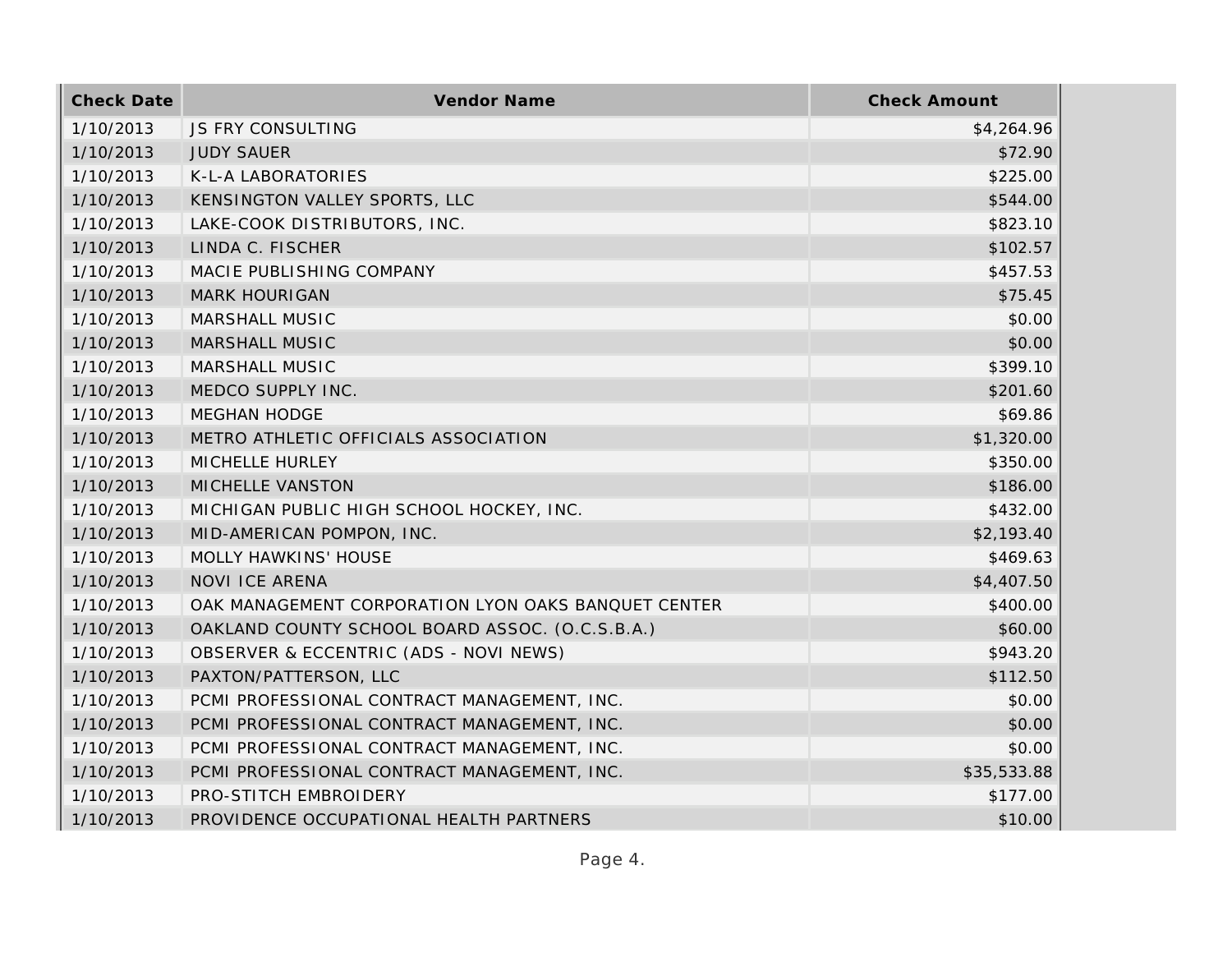| <b>Check Date</b> | Vendor Name                                  | <b>Check Amount</b> |
|-------------------|----------------------------------------------|---------------------|
| 1/10/2013         | READ A LATTE CAFE c/o NOVI PUBLIC LIBRARY    | \$40.50             |
| 1/10/2013         | ROBERTA LAZAR                                | \$54.21             |
| 1/10/2013         | RODNEY FRANCHI                               | \$162.04            |
| 1/10/2013         | SAFEWAY SHREDDING LLC                        | \$60.00             |
| 1/10/2013         | THE SHELDEN GRILL                            | \$1,018.50          |
| 1/10/2013         | THREADWORKS, LTD                             | \$1,895.10          |
| 1/10/2013         | <b>TOTAL SPORTS</b>                          | \$150.00            |
| 1/10/2013         | UNIVERSITY OF MICHIGAN                       | \$2,080.00          |
| 1/10/2013         | VARSITY SPIRIT FASHIONS                      | \$3,183.75          |
| 1/23/2013         | <b>VARSITY SPIRIT FASHIONS</b>               | (\$3,183.75)        |
| 1/10/2013         | WENDY KOZMA                                  | \$1,562.21          |
| 1/10/2013         | ALLEGRA PLYMOUTH                             | \$29.95             |
| 1/10/2013         | AUNT MILLIE'S BAKERIES                       | \$254.89            |
| 1/10/2013         | THE BAGEL STATION LLC                        | \$231.00            |
| 1/10/2013         | CHARLES M. GELARDI                           | \$0.00              |
| 1/10/2013         | CHARLES M. GELARDI                           | \$1,422.38          |
| 1/10/2013         | EVER KOLD REFRIGERATION                      | \$140.00            |
| 1/10/2013         | FOOD SERVICE REFUND/REIMB.                   | \$26.15             |
| 1/10/2013         | FOOD SERVICE REFUND/REIMB.                   | \$47.50             |
| 1/10/2013         | INTRASTATE DISTRIBUTORS CO.                  | \$1,231.61          |
| 1/10/2013         | JET'S PIZZA                                  | \$2,379.25          |
| 1/10/2013         | LANDGATE, INC. C/O BELLACINO'S               | \$636.00            |
| 1/10/2013         | LIVONIA ITALIAN BAKERY                       | \$270.00            |
| 1/10/2013         | NOVI TOWN PIZZA LLC                          | \$630.00            |
| 1/10/2013         | PIZZA HUT/REDBERRY RESTO BRANDS INTL INC.    | \$2,887.50          |
| 1/10/2013         | PIZZA MARVELOUS                              | \$450.00            |
| 1/10/2013         | SAHANDI ENTERPRISE LLC DBA COTTAGE INN PIZZA | \$468.00            |
| 1/10/2013         | SHIRLEY JANEK                                | \$100.00            |
| 1/10/2013         | TUBBYS SUBS QUALITY FOODS INC.               | \$194.35            |
| 1/10/2013         | U.S. FOODSERVICE, INC.                       | \$3,292.20          |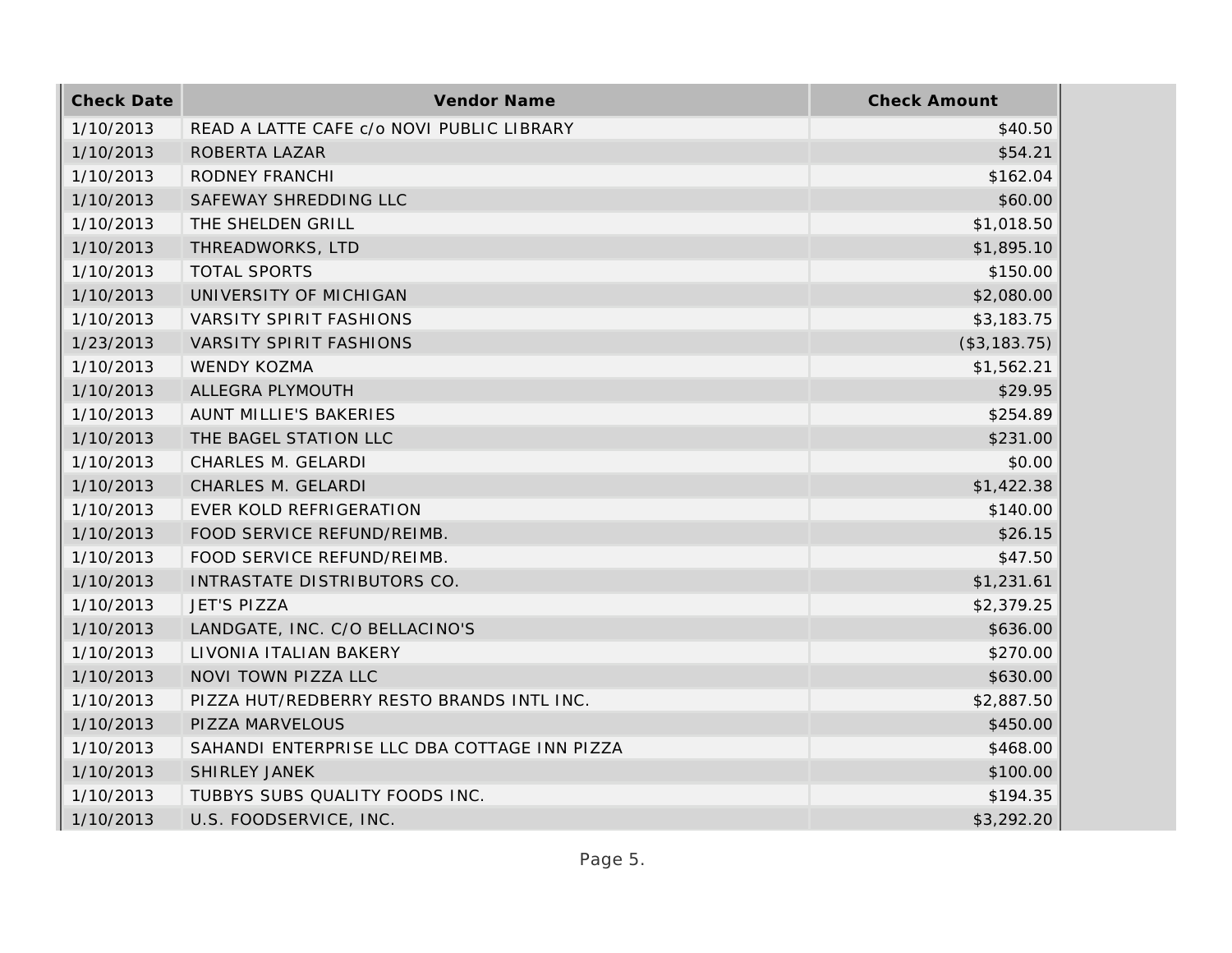| <b>Check Date</b> | Vendor Name                                             | <b>Check Amount</b> |
|-------------------|---------------------------------------------------------|---------------------|
| 1/10/2013         | VAN EERDEN FOODSERVICE                                  | \$437.14            |
| 1/10/2013         | AXA EQUITABLE EQUI-VEST                                 | \$111.08            |
| 1/10/2013         | CHAPTER 13 TRUSTEE DAVID WM. RUSKIN                     | \$770.09            |
| 1/10/2013         | DISTRICT REIMBURSEMENTS/REFUNDS                         | \$625.00            |
| 1/10/2013         | FULTON, FRIEDMAN & GULLACE LLP                          | \$659.19            |
| 1/10/2013         | INTERNATIONAL UNION OPERATING ENGINEERS, LOCAL 324      | \$471.10            |
| 1/10/2013         | <b>MEFSA</b>                                            | \$99.40             |
| 1/10/2013         | MISDU MICHIGAN STATE DISBURSEMENT                       | \$2,567.50          |
| 1/10/2013         | OAKLAND COUNTY REIMBURSEMENT DIVISION COUNTY OF OAKLAND | \$15.00             |
| 1/10/2013         | PHEAA PENNSYLVANIA HIGHER EDUCATION ASSISTANCE AGENCY   | \$72.85             |
| 1/17/2013         | FANNING/HOWEY ASSOCIATES, INC.                          | \$15,750.00         |
| 1/17/2013         | NETECH CORP.                                            | \$0.00              |
| 1/17/2013         | NETECH CORP.                                            | \$0.00              |
| 1/17/2013         | NETECH CORP.                                            | \$64,698.04         |
| 1/17/2013         | PLANTE & MORAN, PLLC                                    | \$885.00            |
| 1/17/2013         | THE BAGEL STATION LLC                                   | \$323.40            |
| 1/17/2013         | CHARLES M. GELARDI                                      | \$0.00              |
| 1/17/2013         | CHARLES M. GELARDI                                      | \$1,004.70          |
| 1/17/2013         | COUNTRY PRIDE DAIRY, INC.                               | \$5,191.09          |
| 1/17/2013         | INTRASTATE DISTRIBUTORS CO.                             | \$2,592.25          |
| 1/17/2013         | <b>JET'S PIZZA</b>                                      | \$2,369.00          |
| 1/17/2013         | <b>KIM'S GARDENS</b>                                    | \$2,100.00          |
| 1/17/2013         | LIVONIA ITALIAN BAKERY                                  | \$872.10            |
| 1/17/2013         | NOVI TOWN PIZZA LLC                                     | \$1,016.00          |
| 1/17/2013         | PIZZA HUT/REDBERRY RESTO BRANDS INTL INC.               | \$387.50            |
| 1/17/2013         | SAHANDI ENTERPRISE LLC DBA COTTAGE INN PIZZA            | \$324.00            |
| 1/17/2013         | TUBBYS SUBS QUALITY FOODS INC.                          | \$839.93            |
| 1/17/2013         | U.S. FOODSERVICE, INC.                                  | \$2,058.11          |
| 1/17/2013         | VAN EERDEN FOODSERVICE                                  | \$549.66            |
| 1/17/2013         | ANTHONY E. BALAKER                                      | \$60.00             |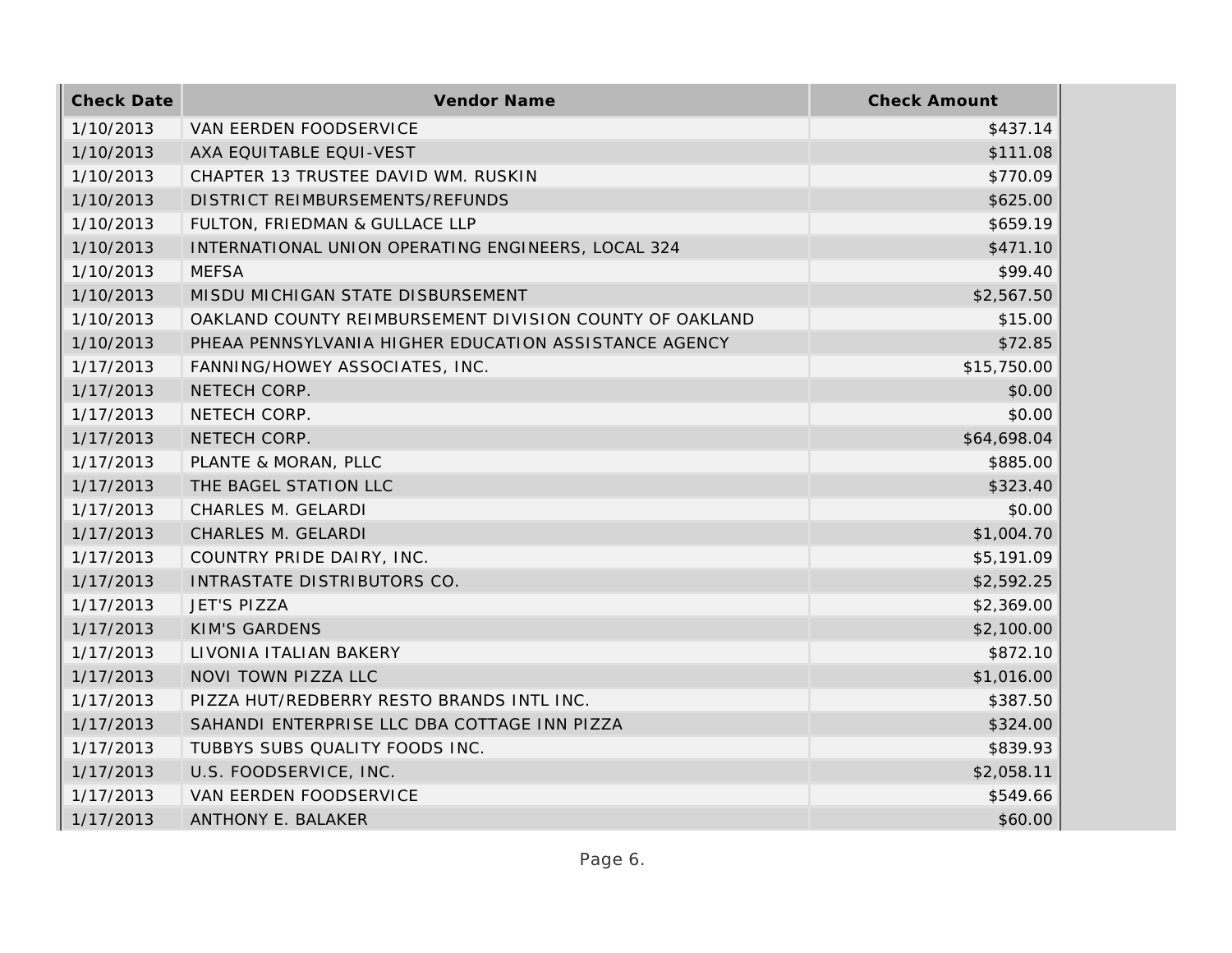| <b>Check Date</b> | Vendor Name                           | <b>Check Amount</b> |
|-------------------|---------------------------------------|---------------------|
| 1/17/2013         | <b>AT&amp;T MOBILITY</b>              | \$418.23            |
| 1/17/2013         | AUDIOCRAFT PUBLISHING INC.            | \$2,000.00          |
| 1/17/2013         | BEAR PACKAGING & SUPPLY               | \$104.75            |
| 1/17/2013         | <b>BEARCOM</b>                        | \$426.47            |
| 1/17/2013         | BEAVER RESEARCH COMPANY               | \$582.15            |
| 1/17/2013         | <b>BRIAN FOUST</b>                    | \$60.00             |
| 1/17/2013         | CALHOUN INTERMEDIATE SCHOOL DISTRICT  | \$4,800.00          |
| 1/17/2013         | <b>CAROL SPRYS</b>                    | \$188.92            |
| 1/17/2013         | CASSANDRA SCHMITT                     | \$115.83            |
| 1/17/2013         | CHARLES M. KAZALEH                    | \$255.00            |
| 1/17/2013         | CHEAP JOES' ART STUFF                 | \$104.45            |
| 1/17/2013         | CINTAS CORPORATION #31                | \$297.44            |
| 1/17/2013         | CITY OF NOVI WATER & SEWER DEPARTMENT | \$0.00              |
| 1/17/2013         | CITY OF NOVI WATER & SEWER DEPARTMENT | \$22,610.08         |
| 1/17/2013         | COMMUNITY EDUCATION REFUND            | \$15.00             |
| 1/17/2013         | CONTRACT PAPER GROUP, INC.            | \$1,090.80          |
| 1/17/2013         | DANIEL ROSS HUTCHESON                 | \$100.00            |
| 1/17/2013         | DAVIDS GOLD MEDAL SPORTS              | \$126.23            |
| 1/17/2013         | DEBORAH COLETTE TOQUIGNE              | \$65.00             |
| 1/17/2013         | ELITE FUND, INC.                      | \$643.75            |
| 1/17/2013         | ERIKA L. REAGAN                       | \$200.00            |
| 1/17/2013         | EZSTREAM.COM SCHOLASTIC TOOLS LLC     | \$50.00             |
| 1/17/2013         | <b>FLASH GLASS</b>                    | \$798.00            |
| 1/17/2013         | FLEETPRIDE, INC.                      | \$1,862.76          |
| 1/17/2013         | FOLLETT LIBRARY RESOURCES             | \$23.93             |
| 1/17/2013         | <b>GCA SERVICES GROUP</b>             | \$3,523.31          |
| 1/17/2013         | GEYER INSTRUCTIONAL PRODUCTS          | \$40.95             |
| 1/17/2013         | HOEKSTRA TRANSPORTATION, INC.         | \$1,247.54          |
| 1/17/2013         | HOLLAND BUS COMPANY                   | \$1,440.21          |
| 1/17/2013         | JAMES A. TIEDE                        | \$70.00             |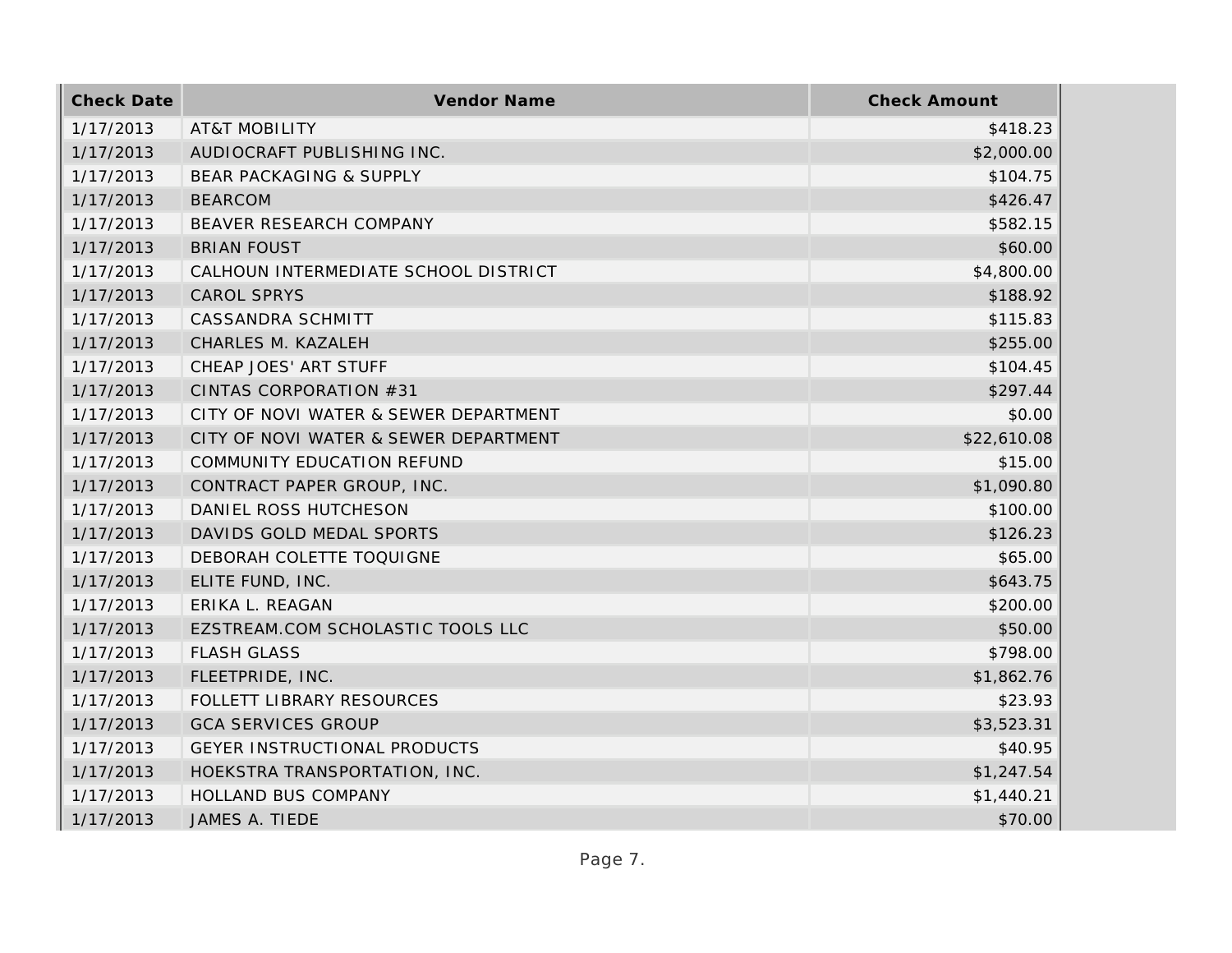| <b>Check Date</b> | Vendor Name                                             | <b>Check Amount</b> |
|-------------------|---------------------------------------------------------|---------------------|
| 1/17/2013         | <b>JANICE LEE KAVULICH</b>                              | \$200.00            |
| 1/17/2013         | JANIS L. STAHR                                          | \$200.00            |
| 1/17/2013         | JENNA MARIE MARTIN                                      | \$65.00             |
| 1/17/2013         | JENNIFER E. HARVEY                                      | \$579.39            |
| 1/17/2013         | <b>JESSICA TREMONTI</b>                                 | \$65.00             |
| 1/17/2013         | JOEL R. CRANE                                           | \$70.00             |
| 1/17/2013         | JOHN GLENN HIGH SCHOOL                                  | \$200.00            |
| 1/17/2013         | <b>JORDANO GRAPHICS</b>                                 | \$120.00            |
| 1/17/2013         | <b>KELLER THOMA</b>                                     | \$262.50            |
| 1/17/2013         | LAKEWOOD TRUCK & TRAILER PARTS                          | \$720.32            |
| 1/17/2013         | LB OFFICE PRODUCTS                                      | \$218.00            |
| 1/17/2013         | MARGARET KURZYNIEC                                      | \$65.00             |
| 1/17/2013         | MASPA MICHIGAN ASSOC. OF SCHOOL PERSONNEL ADMIN (MASPA) | \$75.00             |
| 1/17/2013         | MEADOWBROOK ART CENTER                                  | \$36.40             |
| 1/17/2013         | <b>MELISSA GREER</b>                                    | \$200.00            |
| 1/17/2013         | MEREDITH BEN                                            | \$237.02            |
| 1/17/2013         | MID-AMERICAN POMPON, INC.                               | \$395.20            |
| 1/17/2013         | <b>NASCO</b>                                            | \$402.70            |
| 1/17/2013         | OAKLAND SCHOOLS                                         | \$100.00            |
| 1/17/2013         | PATRICIA L. BRODIE                                      | \$200.00            |
| 1/17/2013         | PCMI PROFESSIONAL CONTRACT MANAGEMENT, INC.             | \$18,102.48         |
| 1/17/2013         | PROVIDENCE OCCUPATIONAL HEALTH PARTNERS                 | \$25.00             |
| 1/17/2013         | RICOH USA, INC.                                         | \$0.00              |
| 1/17/2013         | RICOH USA, INC.                                         | \$0.00              |
| 1/17/2013         | RICOH USA, INC.                                         | \$20,115.14         |
| 1/17/2013         | <b>SKATIN STATION</b>                                   | \$21.60             |
| 1/17/2013         | SOZO/PIVOTAL, INC.                                      | \$1,250.00          |
| 1/17/2013         | THRUN LAW FIRM, P.C.                                    | \$2,681.00          |
| 1/17/2013         | UNITY SCHOOL BUS PARTS                                  | \$785.41            |
| 1/17/2013         | <b>VILLAGE OAKS REIMB/REFUND</b>                        | \$16.90             |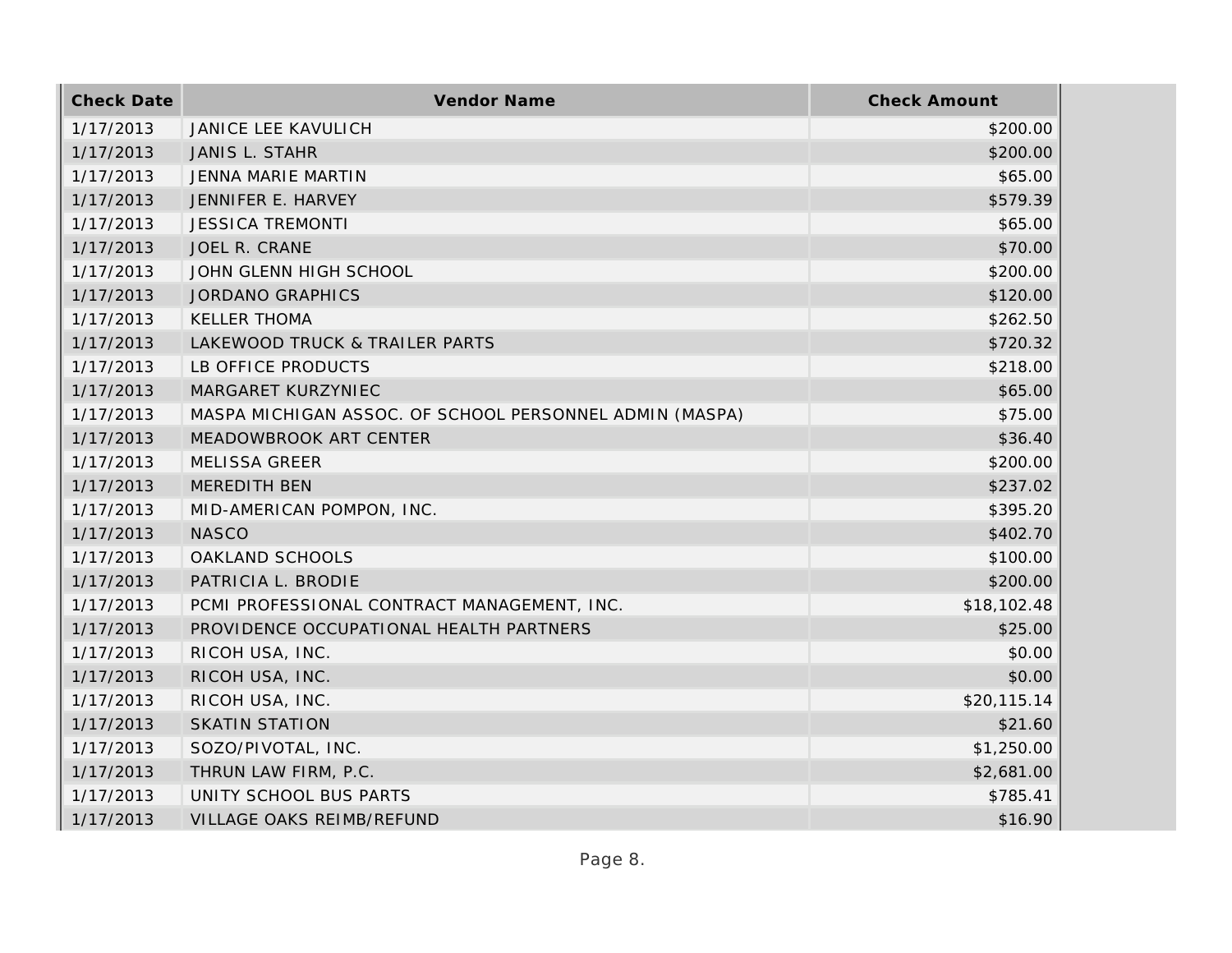| <b>Check Date</b> | Vendor Name                                     | <b>Check Amount</b> |
|-------------------|-------------------------------------------------|---------------------|
| 1/17/2013         | WARD'S NATURAL SCIENCE                          | \$2,404.18          |
| 1/17/2013         | <b>WILLIAM AYOTTE</b>                           | \$55.00             |
| 1/24/2013         | ADN ADMINISTRATORS, INC.                        | \$3,798.50          |
| 1/24/2013         | ALLEGRA PLYMOUTH                                | \$59.90             |
| 1/24/2013         | AMERICAN RED CROSS                              | \$684.00            |
| 1/24/2013         | AMWAY GRAND PLAZA HOTEL AMWAY HOTEL CORPORATION | \$3,289.20          |
| 1/24/2013         | <b>AMY JONES</b>                                | \$48.14             |
| 1/24/2013         | ANTHONY E. BALAKER                              | \$8.99              |
| 1/24/2013         | ATHLETIC REIMBURSEMENTS/REFUNDS                 | \$19.47             |
| 1/24/2013         | ATHLETIC REIMBURSEMENTS/REFUNDS                 | \$150.00            |
| 1/24/2013         | BLUE CARE NETWORK OF MICHIGAN                   | \$29,928.02         |
| 1/24/2013         | <b>BOCO ENTERPRISES INC.</b>                    | \$2,000.00          |
| 1/24/2013         | <b>BOOK DEPOT</b>                               | \$578.95            |
| 1/24/2013         | <b>BRIAN FOUST</b>                              | \$60.00             |
| 1/24/2013         | <b>BRIAN GORDON</b>                             | \$924.21            |
| 1/24/2013         | BUSINESS OFFICE REIMBURSEMENTS/REFUNDS          | \$1,962.00          |
| 1/24/2013         | <b>CAROL SPRYS</b>                              | \$259.88            |
| 1/24/2013         | CAROLINA BIOLOGICAL SUPPLY CO.                  | \$361.90            |
| 1/24/2013         | CHARLES LACLEAR                                 | \$29.88             |
| 1/24/2013         | CHINA SPROUT, INC.                              | \$1,707.00          |
| 1/24/2013         | CHIP MCDONALD                                   | \$40.62             |
| 1/24/2013         | CHRISTOPHER T. GRAY                             | \$75.00             |
| 1/24/2013         | CONSTELLATION AN EXELON COMPANY                 | \$0.00              |
| 1/24/2013         | CONSTELLATION AN EXELON COMPANY                 | \$47,629.21         |
| 1/24/2013         | CONTRACT PAPER GROUP, INC.                      | \$1,090.80          |
| 1/24/2013         | DAVE COSMAN                                     | \$27.97             |
| 1/24/2013         | DAVIDS GOLD MEDAL SPORTS                        | \$502.52            |
| 1/24/2013         | DAWN ZYDECK                                     | \$104.00            |
| 1/24/2013         | DEVELOPMENTAL STUDIES CENTER                    | \$1,938.60          |
| 1/24/2013         | ELIZABETH MILLER                                | \$75.00             |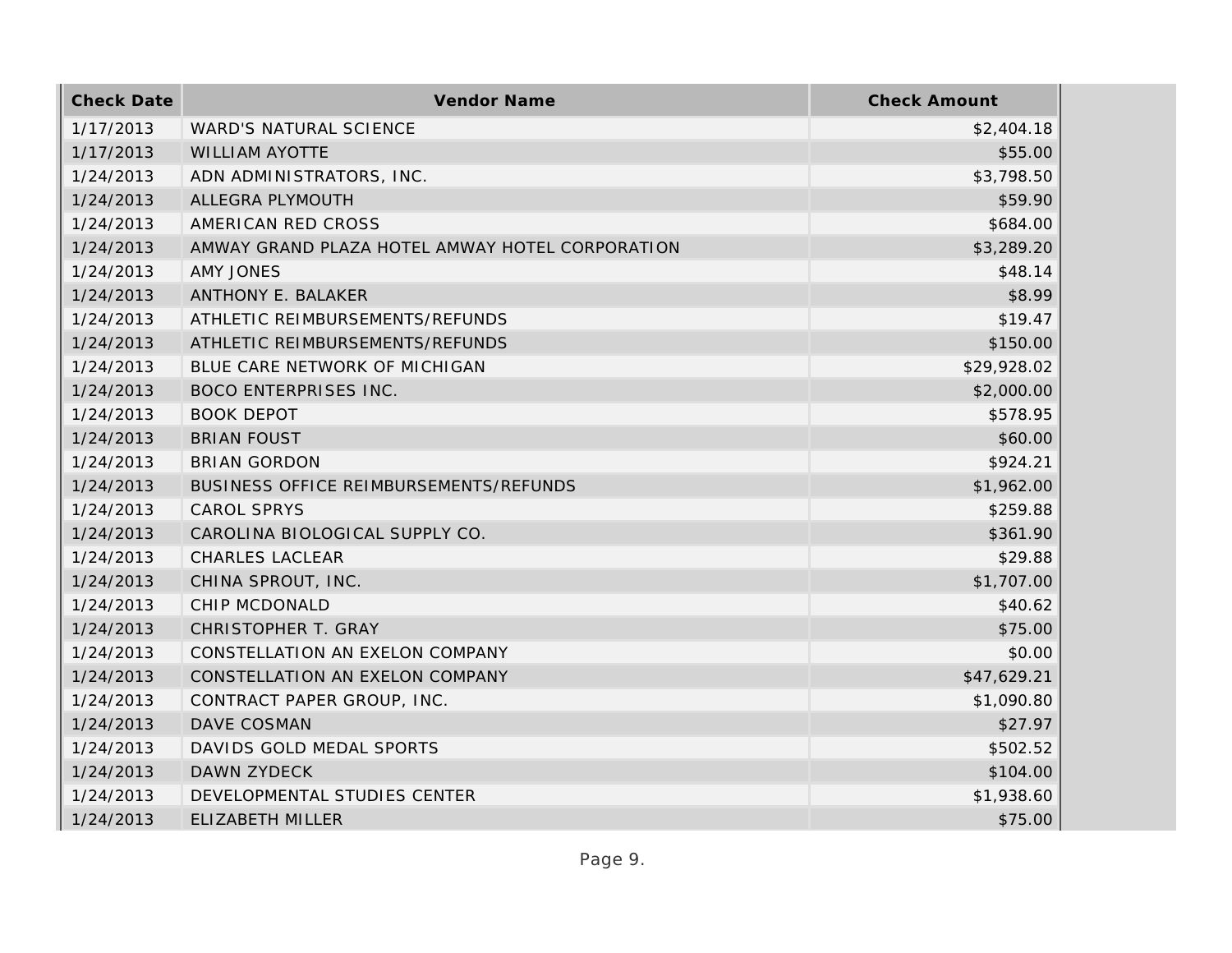| <b>Check Date</b> | Vendor Name                                                   | <b>Check Amount</b> |
|-------------------|---------------------------------------------------------------|---------------------|
| 1/24/2013         | <b>ERIC SCOBIE</b>                                            | \$50.80             |
| 1/24/2013         | <b>ERIN HARBAR</b>                                            | \$22.50             |
| 1/24/2013         | EXECUTIVE ENERGY SERVICES, LLC ATTN: ACCOUNTS RECEIVABLE      | \$400.00            |
| 1/24/2013         | FIRST COMMONWEALTH c/o GUARDIAN                               | \$98.61             |
| 1/24/2013         | <b>GCA SERVICES GROUP</b>                                     | \$0.00              |
| 1/24/2013         | <b>GCA SERVICES GROUP</b>                                     | \$117,259.75        |
| 1/24/2013         | GLOBAL EQUIPMENT COMPANY INC.                                 | \$388.43            |
| 1/24/2013         | <b>HEINEMANN</b>                                              | \$575.72            |
| 1/24/2013         | HIGH SCHOOL REIMBURSEMENTS/REFUNDS                            | \$118.06            |
| 1/24/2013         | HIGH SCHOOL REIMBURSEMENTS/REFUNDS                            | \$313.74            |
| 1/24/2013         | JEREMY LEE JOZEFCZAK                                          | \$60.00             |
| 1/24/2013         | <b>KAITLIN GRAY</b>                                           | \$575.00            |
| 1/24/2013         | <b>KARA PHILLIPS</b>                                          | \$47.64             |
| 1/24/2013         | <b>KAREN DUTHIE</b>                                           | \$149.18            |
| 1/24/2013         | KATHLEEN ALEXANDER                                            | \$50.00             |
| 1/24/2013         | <b>KEN LAUER</b>                                              | \$70.00             |
| 1/24/2013         | KENSINGTON VALLEY SPORTS, LLC                                 | \$154.50            |
| 1/24/2013         | KEVIN RANDALL O'KEEFE                                         | \$550.00            |
| 1/24/2013         | LIFE INSURANCE COMPANY OF NORTH AMERICA CIGNA GROUP INSURANCE | \$18,146.82         |
| 1/24/2013         | LIVONIA PUBLIC SCHOOLS                                        | \$63.00             |
| 1/24/2013         | <b>MALLOY FARLEY</b>                                          | \$360.00            |
| 1/24/2013         | <b>MARK HOURIGAN</b>                                          | \$385.94            |
| 1/24/2013         | MATTHEW JOHNSON                                               | \$100.00            |
| 1/24/2013         | <b>MEAGAN SNAVELY</b>                                         | \$125.00            |
| 1/24/2013         | MESSA MICHIGAN EDUCATION SPECIAL SERVICES ASSOC.              | \$548,718.99        |
| 1/24/2013         | MI SCHOOLS ENERGY COOPERATIVE                                 | \$0.00              |
| 1/24/2013         | MI SCHOOLS ENERGY COOPERATIVE                                 | \$82,756.38         |
| 1/24/2013         | <b>MICHIGAN DECA</b>                                          | \$3,780.00          |
| 1/24/2013         | MICHIGAN STATE UNIVERSITY                                     | \$370.00            |
| 1/24/2013         | MID AMERICA PRODUCTIONS                                       | \$6,750.00          |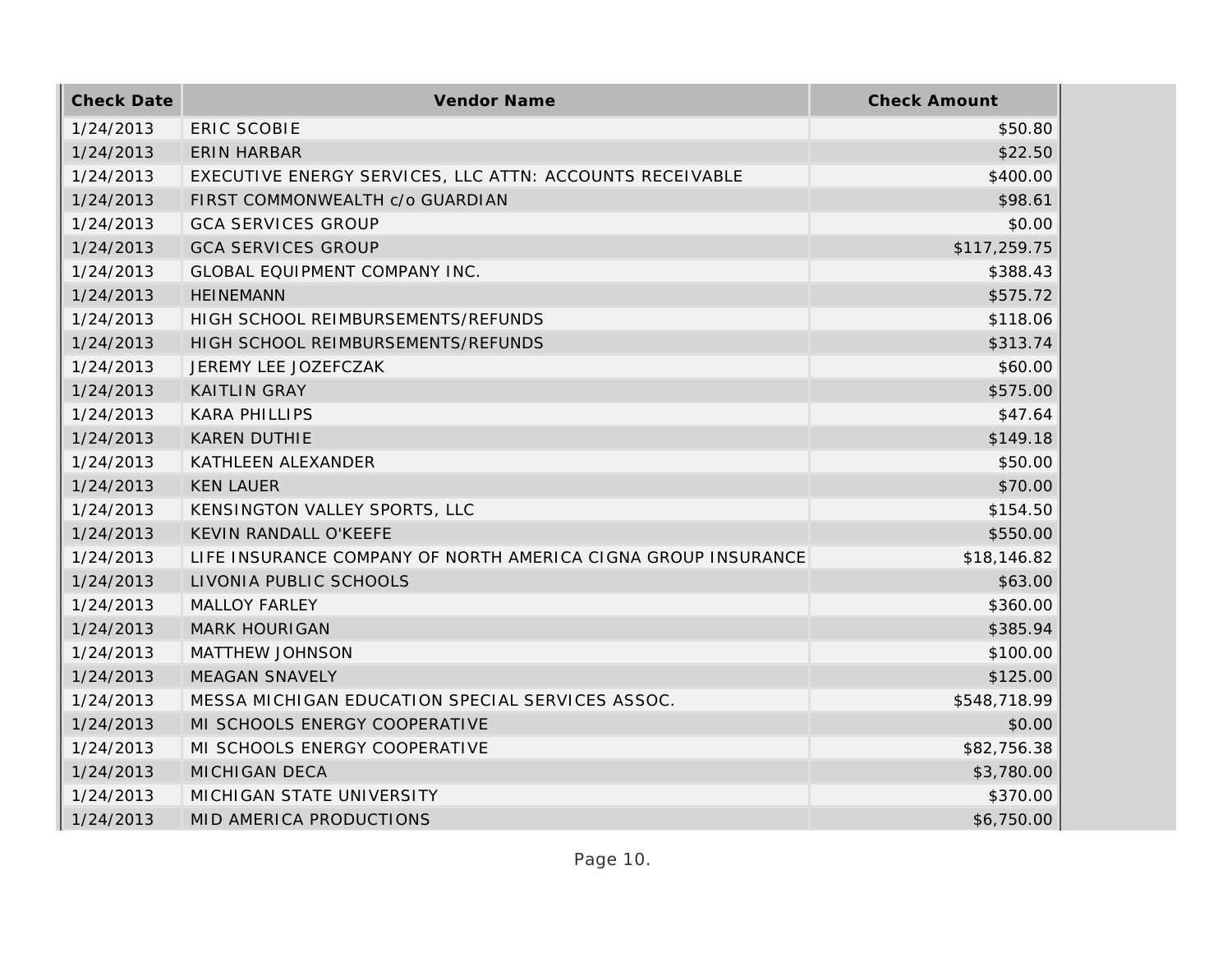| <b>Check Date</b> | Vendor Name                                              | <b>Check Amount</b> |
|-------------------|----------------------------------------------------------|---------------------|
| 1/24/2013         | MUSICIAN'S FRIEND, INC.                                  | \$210.00            |
| 1/24/2013         | NICHOLAS LETARTE                                         | \$35.99             |
| 1/24/2013         | NOVI MEADOWS REIMBURSEMENTS/REFUNDS                      | \$51.00             |
| 1/24/2013         | NOVI MEADOWS REIMBURSEMENTS/REFUNDS                      | \$180.00            |
| 1/24/2013         | NOVI MEADOWS REIMBURSEMENTS/REFUNDS                      | \$165.00            |
| 1/24/2013         | OAK MANAGEMENT CORPORATION LYON OAKS BANQUET CENTER      | \$200.00            |
| 1/24/2013         | OAKLAND COUNSELING ASSOCIATION                           | \$90.00             |
| 1/24/2013         | OFFICE DEPOT                                             | \$646.00            |
| 1/24/2013         | <b>OZARK DELIGHT</b>                                     | \$156.20            |
| 1/24/2013         | PATRICK J. VELLUCCI                                      | \$70.00             |
| 1/24/2013         | PCMI PROFESSIONAL CONTRACT MANAGEMENT, INC.              | \$0.00              |
| 1/24/2013         | PCMI PROFESSIONAL CONTRACT MANAGEMENT, INC.              | \$0.00              |
| 1/24/2013         | PCMI PROFESSIONAL CONTRACT MANAGEMENT, INC.              | \$20,852.33         |
| 1/24/2013         | PETTY CASH-CAROL DIGLIO OR HELEN MILLER NOVI HIGH SCHOOL | \$0.00              |
| 1/24/2013         | PETTY CASH-CAROL DIGLIO OR HELEN MILLER NOVI HIGH SCHOOL | \$422.71            |
| 1/24/2013         | PITNEY BOWES GLOBAL FINANCIAL SERVICES LLC               | \$347.86            |
| 1/24/2013         | PITNEY BOWES PURCHASE POWER                              | \$3,000.00          |
| 1/24/2013         | PRESTON CAREY                                            | \$70.00             |
| 1/24/2013         | RACHELLE MARIE HADLEY                                    | \$250.00            |
| 1/24/2013         | RENEA VOLLMER                                            | \$62.92             |
| 1/24/2013         | ROBERT MILAN MARCIS                                      | \$60.00             |
| 1/24/2013         | <b>SAM'S CLUB</b>                                        | \$103.55            |
| 1/24/2013         | SAMUEL FRENCH INC                                        | \$300.00            |
| 1/24/2013         | SARGENT-WELCH/VWR INTER'L                                | \$1,010.50          |
| 1/24/2013         | SBSI SOFTWARE INC.                                       | \$1,390.80          |
| 1/24/2013         | <b>SCHOLASTIC INC</b>                                    | \$164.50            |
| 1/24/2013         | SET INC.                                                 | \$820.50            |
| 1/24/2013         | SET-SEG                                                  | \$4,981.79          |
| 1/24/2013         | STAPLES ADVANTAGE                                        | \$51.88             |
| 1/24/2013         | STEVEN J. BERRIMAN                                       | \$70.00             |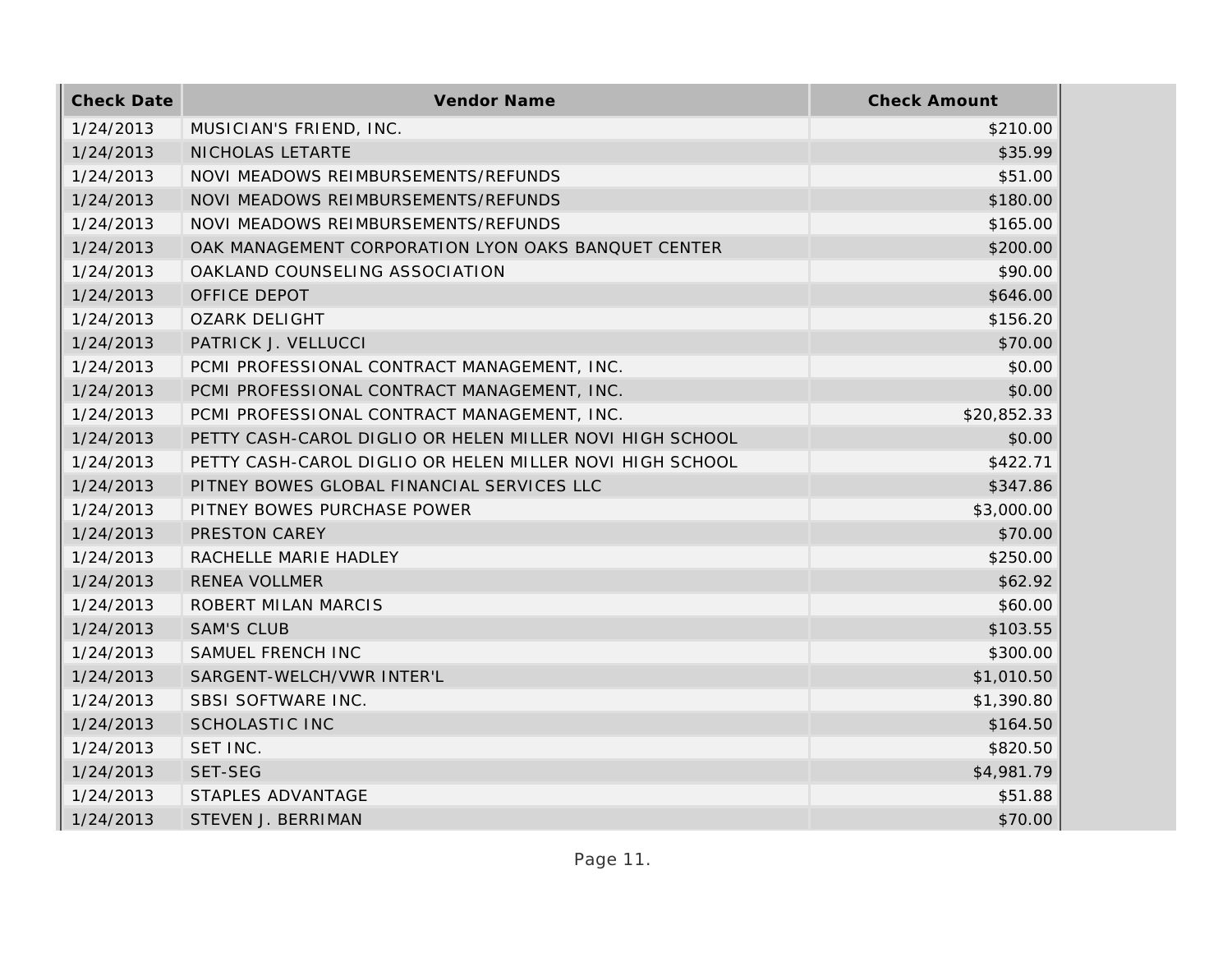| <b>Check Date</b> | Vendor Name                                  | <b>Check Amount</b> |
|-------------------|----------------------------------------------|---------------------|
| 1/24/2013         | <b>SUSAN BURNHAM</b>                         | \$33.49             |
| 1/24/2013         | THE COLLEGE BOARD                            | \$325.00            |
| 1/24/2013         | THREADWORKS, LTD                             | \$37.50             |
| 1/24/2013         | VANESSA SAVEN                                | \$144.42            |
| 1/24/2013         | WACO STAGE EQUIPMENT                         | \$1,175.00          |
| 1/24/2013         | WALLED LAKE CONSOLIDATED SCHOOLS             | \$125.00            |
| 1/24/2013         | WATERFORD MOTT H.S.                          | \$175.00            |
| 1/24/2013         | <b>WAYNE RESA</b>                            | \$30.00             |
| 1/24/2013         | AUNT MILLIE'S BAKERIES                       | \$329.94            |
| 1/24/2013         | THE BAGEL STATION LLC                        | \$495.00            |
| 1/24/2013         | <b>BARB JONES</b>                            | \$196.56            |
| 1/24/2013         | BILDON PARTS AND SERVICE INC.                | \$1,240.00          |
| 1/24/2013         | CHARLES M. GELARDI                           | \$0.00              |
| 1/24/2013         | CHARLES M. GELARDI                           | \$778.50            |
| 1/24/2013         | EVER KOLD REFRIGERATION                      | \$293.00            |
| 1/24/2013         | HPS, LLC                                     | \$2,924.00          |
| 1/24/2013         | <b>JET'S PIZZA</b>                           | \$1,691.50          |
| 1/24/2013         | JOANN Y. CLEMENTS                            | \$273.61            |
| 1/24/2013         | <b>KIM'S GARDENS</b>                         | \$1,050.00          |
| 1/24/2013         | LIVONIA ITALIAN BAKERY                       | \$571.05            |
| 1/24/2013         | LYNN KACHALLA                                | \$200.00            |
| 1/24/2013         | MEAL MAGIC CORPORATION                       | \$7,312.50          |
| 1/24/2013         | NOVI TOWN PIZZA LLC                          | \$924.50            |
| 1/24/2013         | PIZZA HUT/REDBERRY RESTO BRANDS INTL INC.    | \$800.00            |
| 1/24/2013         | PIZZA MARVELOUS                              | \$450.00            |
| 1/24/2013         | SAHANDI ENTERPRISE LLC DBA COTTAGE INN PIZZA | \$840.00            |
| 1/24/2013         | <b>SHARON SHERBORNE</b>                      | \$200.00            |
| 1/24/2013         | <b>TERRI KASIK</b>                           | \$159.55            |
| 1/24/2013         | U.S. FOODSERVICE, INC.                       | \$3,445.60          |
| 1/24/2013         | <b>VAN EERDEN FOODSERVICE</b>                | \$880.80            |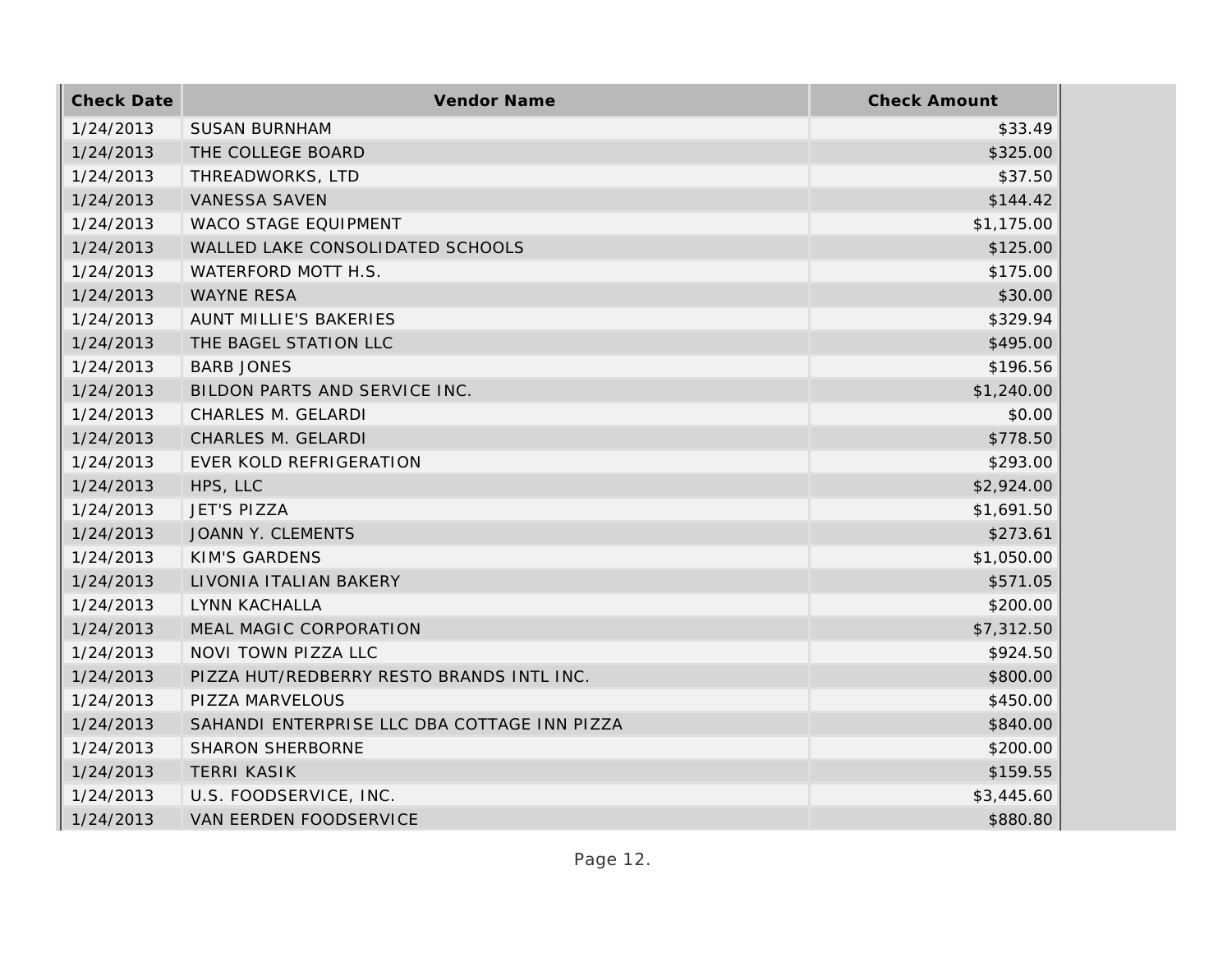| <b>Check Date</b> | Vendor Name                                             | <b>Check Amount</b> |
|-------------------|---------------------------------------------------------|---------------------|
| 1/25/2013         | AARON D. COX                                            | \$308.04            |
| 1/25/2013         | AXA EQUITABLE EQUI-VEST                                 | \$111.08            |
| 1/25/2013         | CHAPTER 13 TRUSTEE DAVID WM. RUSKIN                     | \$770.09            |
| 1/25/2013         | FULTON, FRIEDMAN & GULLACE LLP                          | \$660.63            |
| 1/25/2013         | INTERNATIONAL UNION OPERATING ENGINEERS, LOCAL 324      | \$471.10            |
| 1/25/2013         | MISDU MICHIGAN STATE DISBURSEMENT                       | \$2,567.50          |
| 1/25/2013         | NOVI ED SECRETARIAL &                                   | \$3,023.61          |
| 1/25/2013         | NOVI EDUCATION ASSOC c/o CHANDRA MADAFFERI - HS         | \$24,567.57         |
| 1/25/2013         | NOVI FOOD SERVICE c/o CARRIE HOLLIDAY-OH                | \$544.41            |
| 1/25/2013         | OAKLAND COUNTY REIMBURSEMENT DIVISION COUNTY OF OAKLAND | \$15.00             |
| 1/25/2013         | PHEAA PENNSYLVANIA HIGHER EDUCATION ASSISTANCE AGENCY   | \$90.00             |
| 1/31/2013         | ANNETTE MARIE VANDERMEY                                 | \$185.40            |
| 1/31/2013         | AT&T                                                    | \$1,600.00          |
| 1/31/2013         | ATHLETIC REIMBURSEMENTS/REFUNDS                         | \$139.85            |
| 1/31/2013         | ATHLETIC REIMBURSEMENTS/REFUNDS                         | \$700.00            |
| 1/31/2013         | <b>BILL KELP</b>                                        | \$132.64            |
| 1/31/2013         | C. BARRON AND SONS, INC.                                | \$1,163.86          |
| 1/31/2013         | DAVID M. KNIAZ                                          | \$27.98             |
| 1/31/2013         | <b>DONNA MALOTT</b>                                     | \$63.49             |
| 1/31/2013         | <b>FLASH GLASS</b>                                      | \$380.00            |
| 1/31/2013         | HANOVER RESEARCH COUNCIL                                | \$2,500.00          |
| 1/31/2013         | HIGH SCHOOL REIMBURSEMENTS/REFUNDS                      | \$485.82            |
| 1/31/2013         | HILLARY LEGER MALOTT                                    | \$125.00            |
| 1/31/2013         | HOLT ATHLETIC DEPARTMENT                                | \$126.00            |
| 1/31/2013         | <b>JEFF BURNSIDE</b>                                    | \$152.61            |
| 1/31/2013         | <b>JOANNE NORTH</b>                                     | \$402.49            |
| 1/31/2013         | LAHSER HIGH SCHOOL                                      | \$75.00             |
| 1/31/2013         | <b>LARRY SCAVO</b>                                      | \$655.13            |
| 1/31/2013         | LORETTA BURKHARDT                                       | \$785.16            |
| 1/31/2013         | <b>MARRIOTT</b>                                         | \$2,033.32          |